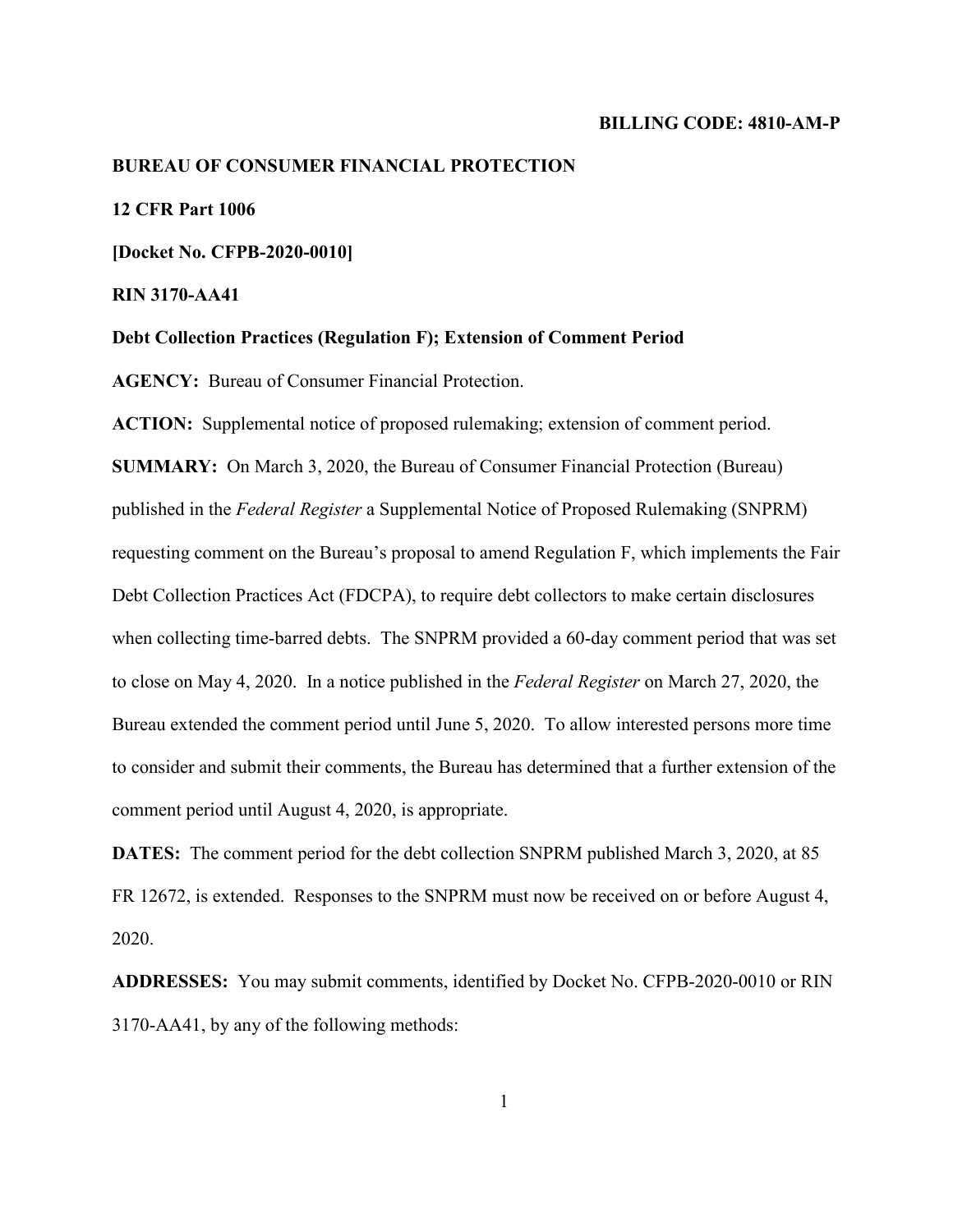- • *Federal eRulemaking Portal*: *<http://www.regulations.gov>.* Follow the instructions for submitting comments.
- • *Email*: *[2020-NPRM-DebtCollection@cfpb.gov](mailto:2020-NPRM-DebtCollection@cfpb.gov).* Include Docket No. CFPB-2020-0010 or RIN 3170-AA41 in the subject line of the email.
- Protection, 1700 G Street, NW, Washington, DC 20552. Please note that due to • *Mail/Hand Delivery/Courier*: Comment Intake, Bureau of Consumer Financial circumstances associated with the COVID-19 pandemic, the Bureau discourages the submission of comments by mail, hand delivery, or courier.

 Number (RIN) for this rulemaking. Because paper mail in the Washington, DC area and at the during the COVID-19 pandemic, commenters are encouraged to submit comments electronically. during the COVID-19 pandemic, commenters are encouraged to submit comments electronically.<br>In general, all comments received will be posted without change to *http://www.regulations.gov*. *Instructions*: The Bureau encourages the early submission of comments. All submissions should include the agency name and docket number or Regulatory Information Bureau is subject to delay, and in light of difficulties associated with mail and hand deliveries In addition, once the CFPB's headquarters reopens, comments will be available for public inspection and copying at 1700 G Street, NW, Washington, DC 20552, on official business days between the hours of 10:00 a.m. and 5:00 p.m. Eastern Time. At that time, you can make an appointment to inspect the documents by telephoning 202–435–9169.

All comments, including attachments and other supporting materials, will become part of the public record and subject to public disclosure. Proprietary or sensitive personal information, such as account numbers, Social Security numbers, or names of other individuals, should not be included. Comments will not be edited to remove any identifying or contact information.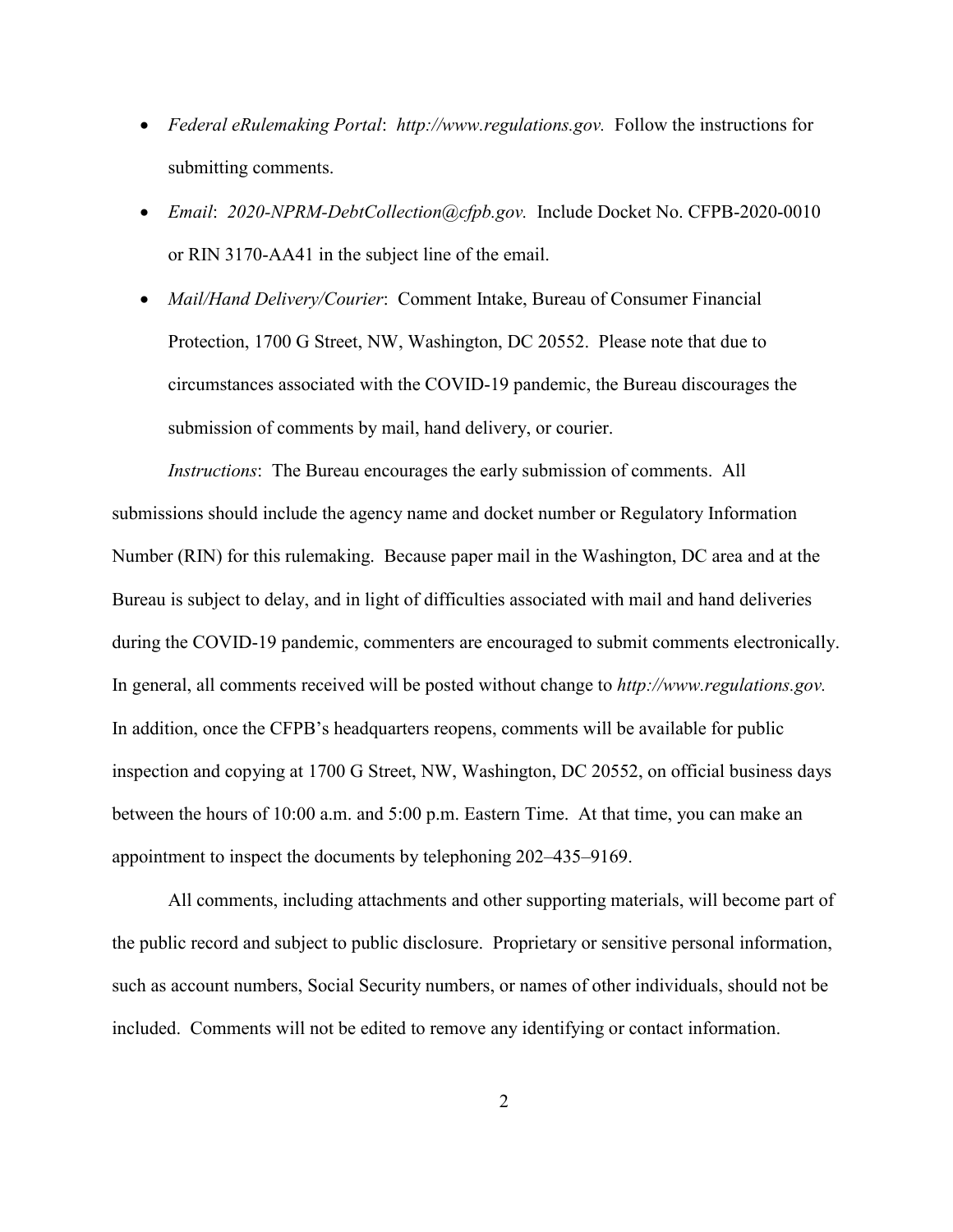**FOR FURTHER INFORMATION CONTACT:** Seth Caffrey or Kristin McPartland, Senior Counsels, Office of Regulations, at 202–435–7700. If you require this document in an alternative electronic format, please contact *[CFPB\\_accessibility@cfpb.gov](mailto:CFPB_accessibility@cfpb.gov)*.

## **SUPPLEMENTARY INFORMATION:**

 term is defined in the FDCPA. The SNPRM was published in the Federal Register on March 3,  $2020$ .<sup>1</sup> The SNPRM proposed to require debt collectors to make certain disclosures when On February 21, 2020, the Bureau issued an SNPRM proposing to amend Regulation F, 12 CFR part 1006, to prescribe Federal rules governing the activities of debt collectors, as that collecting time-barred debts.

 2020. In light of the challenges posed by the COVID-19 pandemic, and in response to requests extended the comment period until June 5, 2020. $^2$  Since extending the comment period, the 60-day period. These stakeholders state that the COVID-19 pandemic continues to make it difficult to respond to the SNPRM thoroughly. The Bureau agrees that the pandemic makes it The SNPRM provided a 60-day public comment period that was set to close on May 4, from stakeholders to give interested parties more time to conduct outreach to relevant constituencies and to properly address the many questions presented in the SNPRM, the Bureau Bureau has received requests from a consumer advocacy group, a debt collection trade association, and three State Attorneys General to extend the comment period for an additional difficult to respond to the SNPRM thoroughly and to determine when stakeholders will be able to do so. To ensure that stakeholders have the time they need to provide such responses, the Bureau concludes that an extension of the SNPRM comment period to August 4, 2020, is

 $\overline{a}$ 

<span id="page-2-0"></span><sup>&</sup>lt;sup>1</sup> 85 FR 12672 (Mar. 3, 2020).<br><sup>2</sup> 85 FR 17299 (Mar. 27, 2020).

<span id="page-2-1"></span>